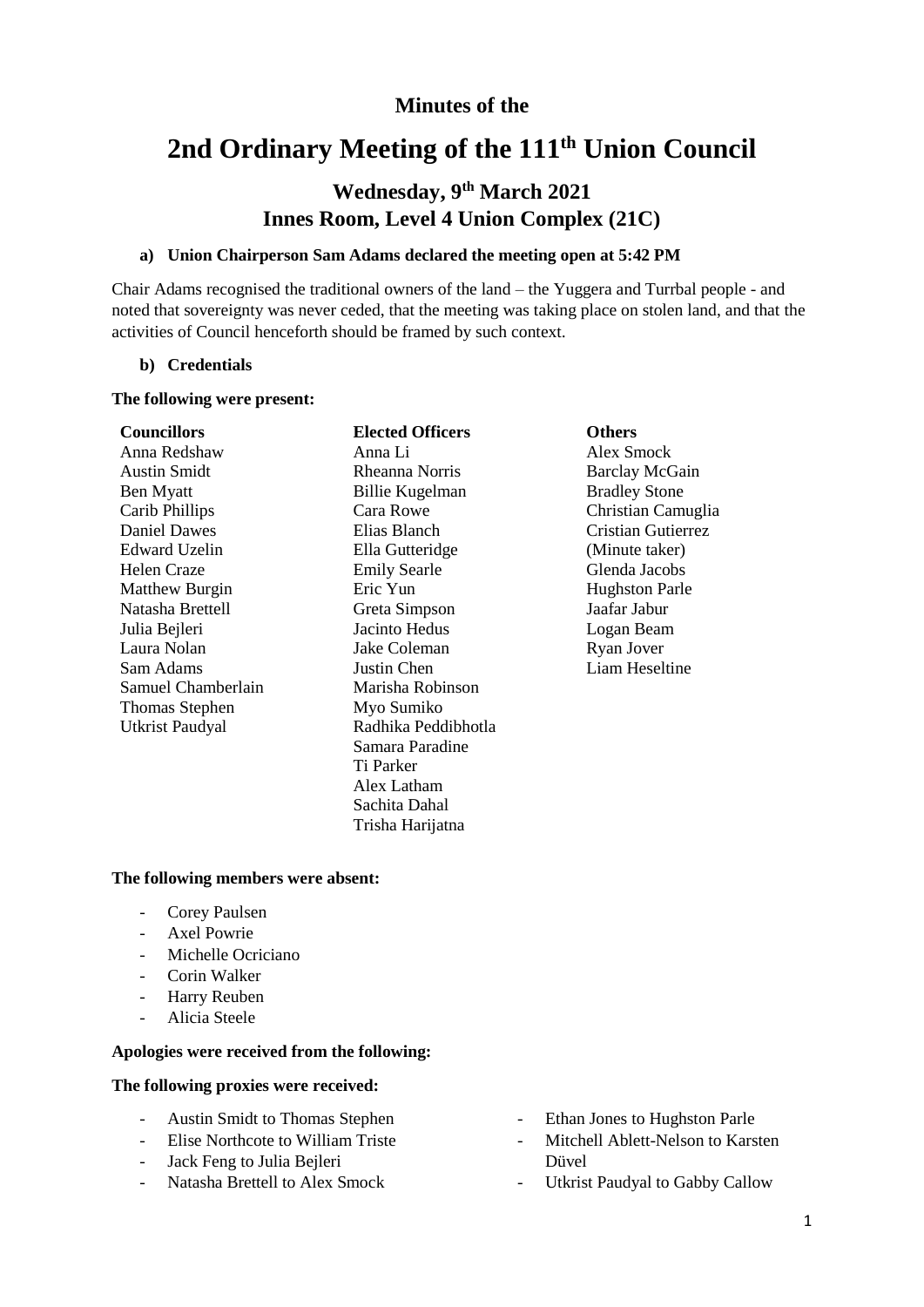Zwe Htet Aung to William Triste

*It was moved* THAT THE CREDENTIALS FOR THE  $2^{ND}$  ORDINARY MEETING OF THE  $111^{TH}$  UNION COUNCIL BE ACCEPTED 111/35 AUNG/STEPHEN CARRIED

# **c) Elections**

*Nil.*

# **d) Minutes of the Previous Meeting**

Secretary Cara Rowe informed Council that she had forgotten to mark William Kugelman and Jack Mackenzie as being in attendance at the previous meeting. She proposed that this be amended, as the two were, in fact, present.

Councillor Austin Smidt raised that the motion titled 'Environmental Motion' under General Business was incomplete, and stopped halfway-through a sentence describing the speech given by the seconder of the motion. Councillor Smidt requested that this portion of the minutes be amended.

The Chair noted that Councillor Helen Craze was also not included on the previous minutes' attendance, and requested that this be ameliorated**.**

Councillor Matthew Burgin moved to substitute mentions of 'Abilities' to 'Disabilities' under Reports of Elected Officers, in line with the current state of the Regulations.

President Emily Searle requested that the paragraphs of the previous minutes covering her report under Matters Arising from the Reports of Elected Officers be amended, particularly by removing specific mentions of 'ATSIS' and making clear that decisions would be made at the discretion of the Union.

Vice-President Marisha Robinson requested that any instances of 'transwoman' or like terms be split by a space (i.e. yielding 'trans woman')**.**

*It was moved*

THAT THE FOREGOING AMENDMENTS TO THE PREVIOUS MINUTES BE ACCEPTED AND IMPLEMENTED 111/36 ADAMS/ROWE CARRIED *It was moved* THAT THE MINUTES OF THE 1<sup>ST</sup> ORDINARY MEETING OF THE 111<sup>TH</sup> UNION COUNCIL BE ACCEPTED AND CONFIRMED PENDING AMENDMENT 111/37 PARLE/BRETTELL CARRIED

# **e) Business arising from the minutes of the previous meeting**

*Nil.*

# **f) Requests for starring/approval or noting of the items not starred en bloc**

Secretary Rowe starred her own report.

*Procedural motion to consider the remaining reports en bloc.*

CARRIED

*It was moved en bloc*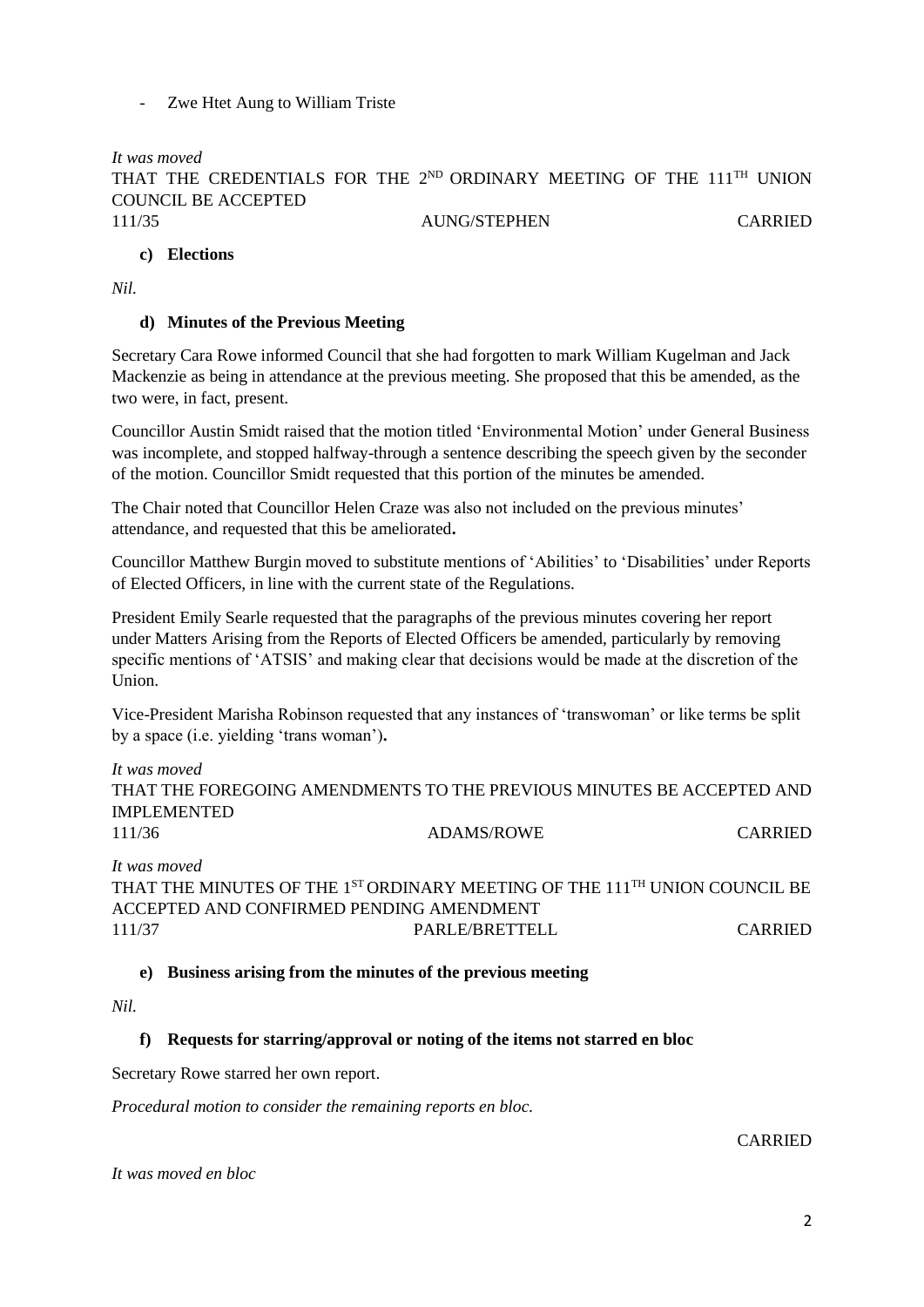| THAT THE STUDENT RIGHTS (WELFARE) REPORT BE ACCEPTED AND CONFIRMED<br>111/38           | <b>COLEMAN/ADAMS</b>    | <b>CARRIED</b> |
|----------------------------------------------------------------------------------------|-------------------------|----------------|
| THAT THE STUDENT RIGHTS (ACADEMIC) REPORT BE ACCEPTED AND CONFIRMED<br>111/39          | PARADINE/ADAMS          | <b>CARRIED</b> |
| THAT THE CAMPUS CULTURE (CLUBS & SOCIETIES) REPORT BE ACCEPTED AND<br><b>CONFIRMED</b> |                         |                |
| 111/40                                                                                 | <b>NORRIS/ADAMS</b>     | <b>CARRIED</b> |
| THAT THE CAMPUS CULTURE (EVENTS) REPORT BE ACCEPTED AND CONFIRMED<br>111/41            | <b>CHEN/ADAMS</b>       | <b>CARRIED</b> |
| THAT THE GENDER & SEXUALITY (WOMEN) REPORT BE ACCEPTED AND CONFIRMED<br>111/42         | SIMPSON/ADAMS           | <b>CARRIED</b> |
| THAT THE GENDER & SEXUALITY (QUEER) REPORT BE ACCEPTED AND CONFIRMED<br>111/43         | <b>ROBINSON/ADAMS</b>   | <b>CARRIED</b> |
| THAT THE INTERNATIONAL STUDENTS OFFICERS' REPORT BE ACCEPTED AND<br><b>CONFIRMED</b>   |                         |                |
| 111/44                                                                                 | <b>SUMIKO/ADAMS</b>     | <b>CARRIED</b> |
| THAT THE ENVIRONMENT OFFICERS' REPORT BE ACCEPTED AND CONFIRMED<br>111/45              | <b>GUTTERIDGE/ADAMS</b> | <b>CARRIED</b> |
| THAT THE POSTGRADUATE OFFICER'S REPORT BE ACCEPTED AND CONFIRMED<br>111/46             | <b>TRISTE/ADAMS</b>     | <b>CARRIED</b> |
| THAT THE GOORIE BERRIMPA OFFICERS' REPORT BE ACCEPTED AND CONFIRMED<br>111/47          | <b>REUBEN/ADAMS</b>     | <b>CARRIED</b> |
| THAT THE COLLEGES OFFICERS' REPORT BE ACCEPTED AND CONFIRMED<br>111/48                 | LATHAM/ADAMS            | <b>CARRIED</b> |
| THAT THE TURBOT STREET OFFICERS' REPORT BE ACCEPTED AND CONFIRMED<br>111/49            | <b>DAHAL/ADAMS</b>      | <b>CARRIED</b> |
| THAT THE MEDICAL OFFICER'S REPORT BE ACCEPTED AND CONFIRMED<br>111/50                  | POWRIE/ADAMS            | <b>CARRIED</b> |
| THAT THE DISABILITIES OFFICERS' REPORT BE ACCEPTED AND CONFIRMED<br>111/51             | STEELE/ADAMS            | <b>CARRIED</b> |
| THAT THE SEMPER FLOREAT EDITOR'S REPORT BE ACCEPTED AND CONFIRMED<br>111/52            | KUGELMAN/ADAMS          | <b>CARRIED</b> |
| THAT THE PRESIDENT'S REPORT BE ACCEPTED AND CONFIRMED<br>111/53                        | <b>SEARLE/ADAMS</b>     | <b>CARRIED</b> |
| THAT THE TREASURER'S REPORT BE ACCEPTED AND CONFIRMED<br>111/54                        | PEDDIBHOTLA/ADAMS       | <b>CARRIED</b> |
|                                                                                        |                         |                |

# **g) Reports of Elected Officers**

Secretary's Report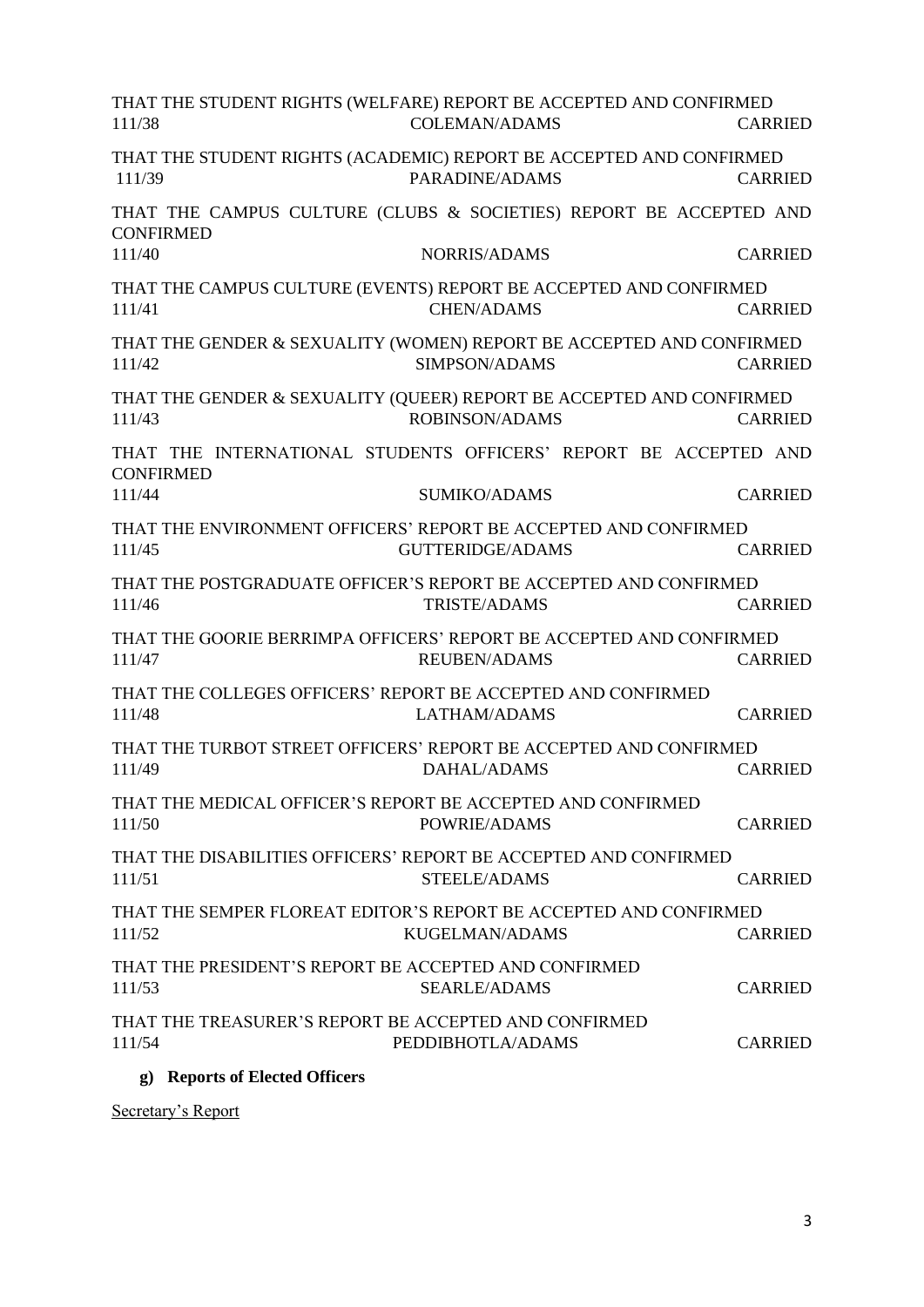Secretary Rowe presented a brief oral report, noting that control of Student Voice Week – formerly inaugurated and run by the University - has entered under the Union's control, in accordance with the terms of the Financial Services Agreement.

# *It was moved* THAT THE SECRETARY'S REPORT BE ACCEPTED AND CONFIRMED 111/55 ROWE/ADAMS CARRIED

# **h) Matters Arising from the Reports of Elected Officers**

*Nil.*

# **i) Question Time**

*Nil.*

# **j) Reports of Union bodies**

*Nil.* 

# **k) Business which has been proposed**

## Tabled Schedule 3 from Previous Meeting

Chair Adams and Secretary Rowe reminded Council that a Schedule 3 appeal which had been raised at the previous meeting of the Council had been tabled, and had to be heard. The schedule consisted of a proposal to reverse a decision of the Clubs & Societies Committee, who had resolved not to affiliate the UQ Political Science and International Relations Society (UQPSIR).

*Procedural motion to take the question from the table.*

## CARRIED

Original mover, Councillor Natasha Brettell, explained that the C&S Committee had originally approved the club's initial objectives and name, but later requested the UQPSIR club remove 'International Relations' from their name and objectives following a request from the UQ United Nations Student Association (UQUNSA). She expressed her belief that UQPSIR's aims, objectives, and prospective status as a faculty club sufficiently distinguished the club from UQUNSA.

As seconder, Councillor Ben Myatt noted that proceedings to have the UQPSIR affiliated have been underway for approximately 6 to 8 months. Councillor Myatt elaborated on the guiding motivation for creating the club, and its distinctions from UQUNSA and the UQ Politics, Philosophy & Economics Society (UQPPES).

Student Hughston Parle queried Vice-President and C&S Committee Chair Rheanna Norris' opinions on the affiliation of the club. She stated that she stands by the decision of the C&S Committee. When asked to clarify the C&S Committee's reasoning for its decision, Vice-President Norris explained that the 2022 Committee initially approved the formation of the club after receiving an application form which was a revised version of an application that was rejected in 2021. However, after UQPSIR had held its IGM, the C&S Committee found that the constitution which was passed contained a number of discrepancies and removals. Chiefly concerning was a removal regarding the political neutrality of the club, which was – in the estimation of the Committee – integral to the club's identity and distinctiveness. On this basis, and given the nature of the removals, the C&S Committee declined to ratify and confirm the IGM. Vice-President Norris also reported that the Committee conferred with the UQPPES and UQUNSA; UQUNSA in particular requested that UQPSIR change their name to include 'International Studies'. Following these discussions, the C&S Committee decided that they would only affiliate the club on the proviso that their Constitution remained in line with the aims that were originally outlined. Vice-President Norris was at pains to emphasise that the decision was made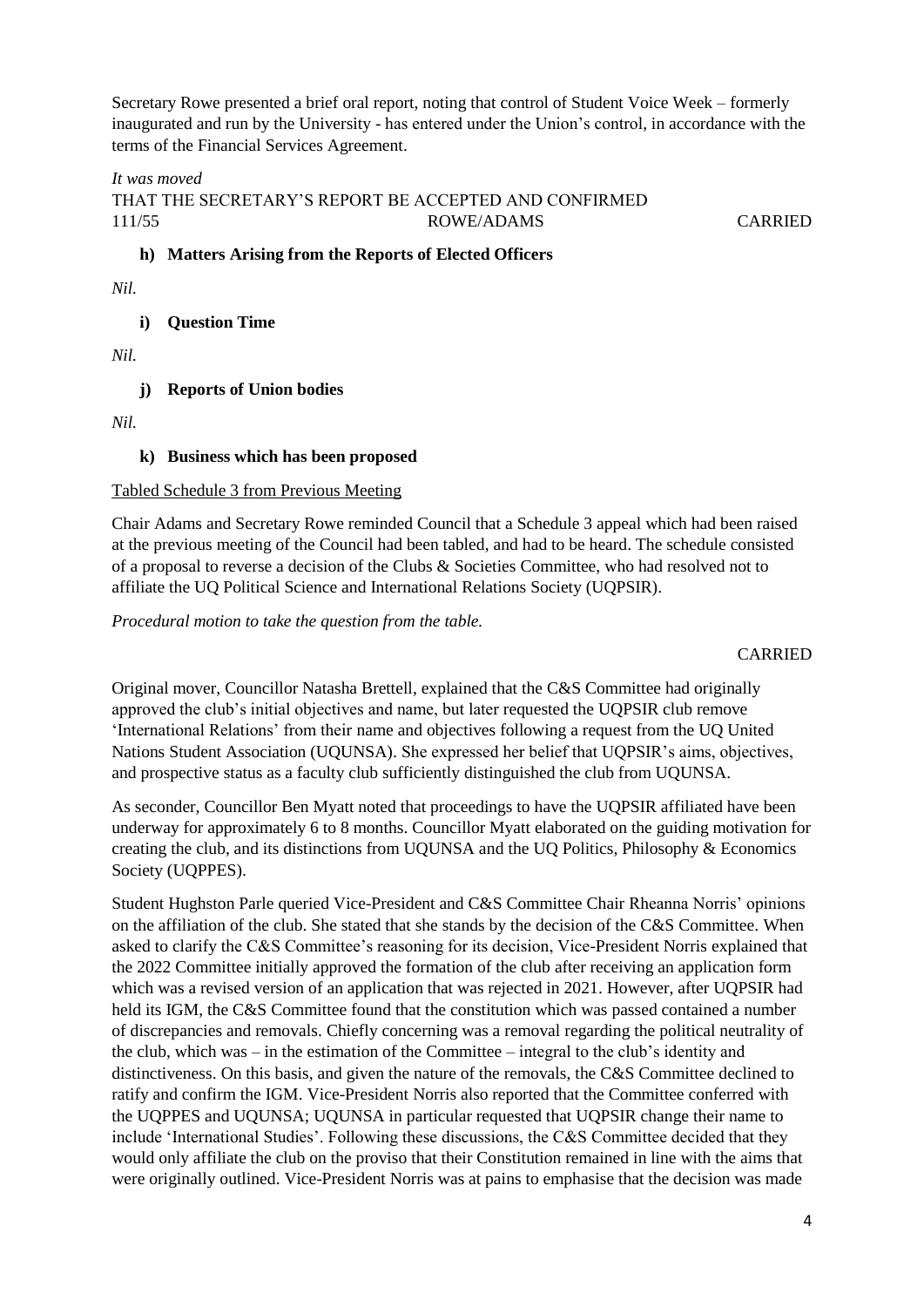by the C&S Committee as a whole, and that vilification of any one member or student was inappropriate.

Councillor Myatt stated that the UQPSIR made an "honest mistake" in changing their aims, but pointed to Section 18 of their Constitution, which retained provisions for political neutrality. Councillor Myatt elaborated that the appeal was brought to Council as a response to the requested name change, which he saw as an unfair further demand in light of the C&S Committee's initial acceptance.

In response, Vice-President Norris clarified that she did not reach out to UQPPES and UQUNSA prior to the initial ratification in 2022. She revealed that, in search of practical advice, she consulted with former Committee members (including Student Bradley Plant) in order to ascertain the reasoning undergirding the decision of the Committee in 2021. She felt that further consultation was required, and thereafter sought out the executives of UQUNSA and UQPPES. After this series of consultations came the name-change request, as a decision of the Committee as a whole.

*Procedural motion that the motion be put.*

# *It was moved* THAT THE UQ POLITICAL SCIENCE AND INTERNATIONAL RELATIONS SOCIETY BE AFFILIATED WITH THE UQ UNION

*Councillor Natasha Brettell left the meeting at 6:10pm, her proxy to Alex Smock becoming effective.*

## WAP is an LNP-Together Feeder Ticket

Semper Editor Kugelman and Vice-President Marisha Robinson noted their estimation that the motion spoke for itself and waived any further speaking time.

Councillor Helen Craze elected to speak against the motion, noting that she had been elected "fairand-square" as the Councillor for the Women's Action Party.

*Procedural motion that the motion be put.*

## FAILED

Councillor Craze continued, reminding Council that the presently-existing procedures for counting votes led to her election under WAP, and that the party does indeed exist in its own right, regardless of the opinions of the movers. Regarding concerns raised in the motion's preamble regarding the recent appearance of a WAP Facebook page, Councillor Craze explained that WAP's recent advancement to the digital age was, in fact, a cause for celebration, and implored Council to like and follow the page.

Councillor Laura Nolan conveyed to Council that regardless of these points, WAP *in practice* represents a feeder ticket for Together, consists solely of a member who also ran under Together, and that the motion censuring Semper Floreat at the previous Council meeting amounted to nothing more than a cynical right-wing attack on the Union Newspaper.

*Procedural motion that the motion be put.*

CARRIED

#### 111/56 BRETTELL/MYATT CARRIED

CARRIED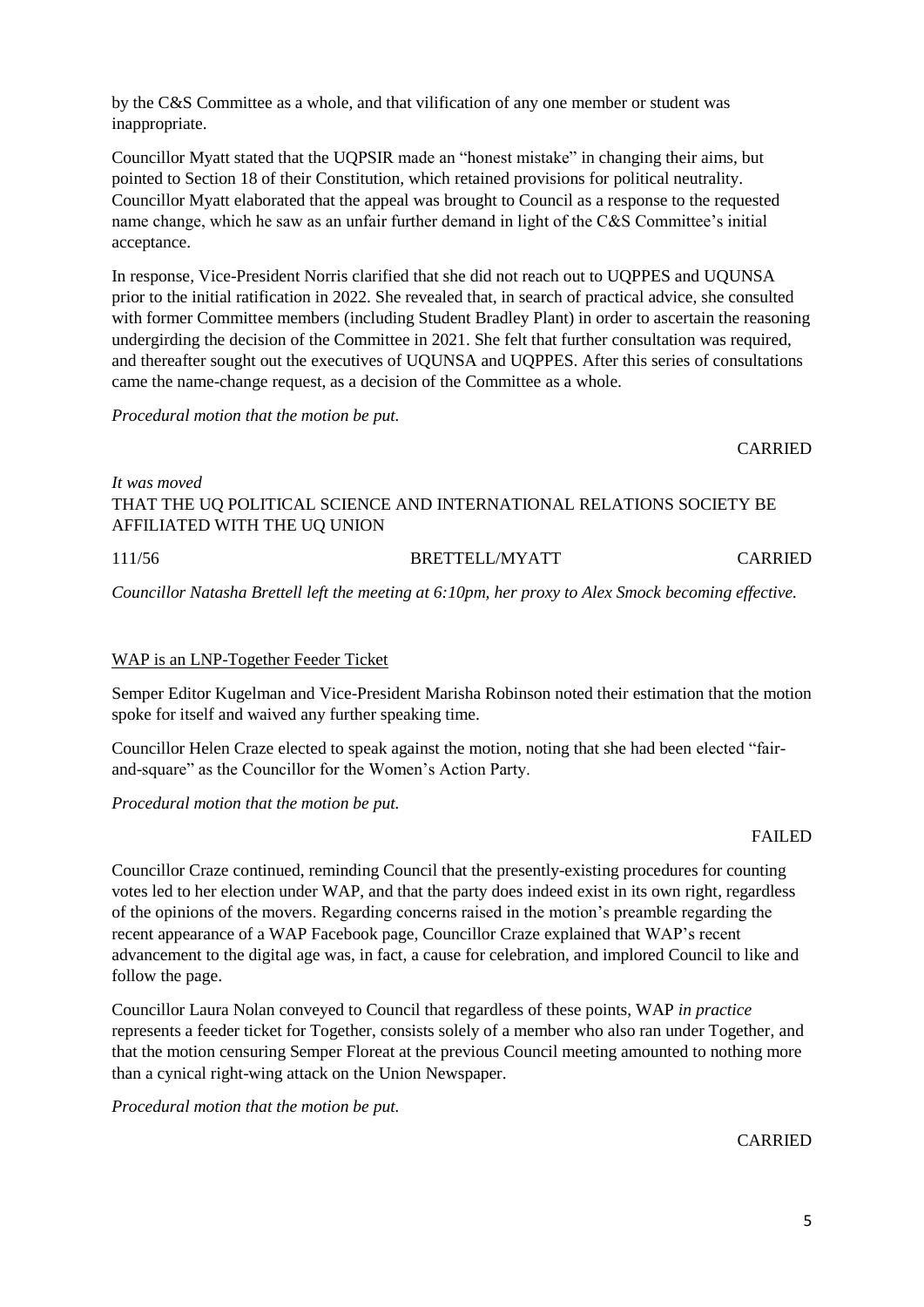| In Favour | <b>Edward Uzelin</b>                 |
|-----------|--------------------------------------|
| Against   | Julia Bejleri                        |
| In Favour | Natasha Brettell to Alex Smock       |
| In Favour | <b>Utkrist Paudyal</b>               |
| In Favour | Elise Northcote to William Triste    |
| Against   | <b>Elloise Campbell</b>              |
| In Favour | <b>Austin Smidt</b>                  |
| Against   | <b>Ethan Jones</b>                   |
| In Favour | <b>Ben Myatt</b>                     |
| Against   | <b>Matthew Burgin</b>                |
| In Favour | Zwe Htet Aung to William Triste      |
| Abstain   | Gabby Callow                         |
| In Favour | <b>Thomas Stephen</b>                |
| In Favour | Anna Redshaw                         |
| Against   | Mitch Ablett-Nelson to Karsten Düvel |
| Against   | Samuel Chamberlain                   |
| In Favour | Carib Phillips                       |
| Against   | <b>Daniel Dawes</b>                  |
| In Favour | Laura Nolan                          |
| Against   | Jack Feng to Julia Bejleri           |
| Against   | <b>Helen Craze</b>                   |
| Abstain   | Shenalle Jiang                       |
|           |                                      |

# *It was moved* THAT UNION COUNCIL PROCLAIM AS FACTUAL ITS UNDERSTANDING THAT 'WAP' IS AN LNP-TOGETHER FEEDER TICKET 111/57 KUGELMAN/ROBINSON CARRIED

## Vindicating Semper Editors

Vice-President Robinson spoke, on the preceding recognition of the fact that WAP is an LNP-Together Feeder ticket, that the motion passed censuring the Semper Floreat editors at the previous meeting was undue – standing by the board's original decision to not publish a report from WAP.

Semper Editor Kugelman reiterated that this issue lies at the nexus of feminism and journalistic credibility, and that the motion put at the previous Council sent the meeting into chaos.

Hughston Parle questioned how a feeder ticket was classified, and whether or not Semper Floreat would exclude Black Flag from opportunities to disseminate future reports.

Semper Editor Kugelman replied that the board would leave such deliberations and delineations (regarding, for example, the classification of Legalise Weed as a feeder ticket) to Council, and confirmed that Semper would honour any similar motions recognising feeder tickets. However, Semper Editor Kugelman made sure to clarify that there was still an element of editorial discretion at play, particularly in the absence of any such motions.

Councillor Matthew Burgin proposed an amendment, suggesting that Council withdraw the previous condemnation of the Semper Floreat Editorial Board, instead opting to strongly condemn the Chief Editor of Semper Floreat for ignoring the valuable role women play in the Union and the democratic process, for wasting Council's time, and for being a "sook". Speaking in favour, Councillor Burgin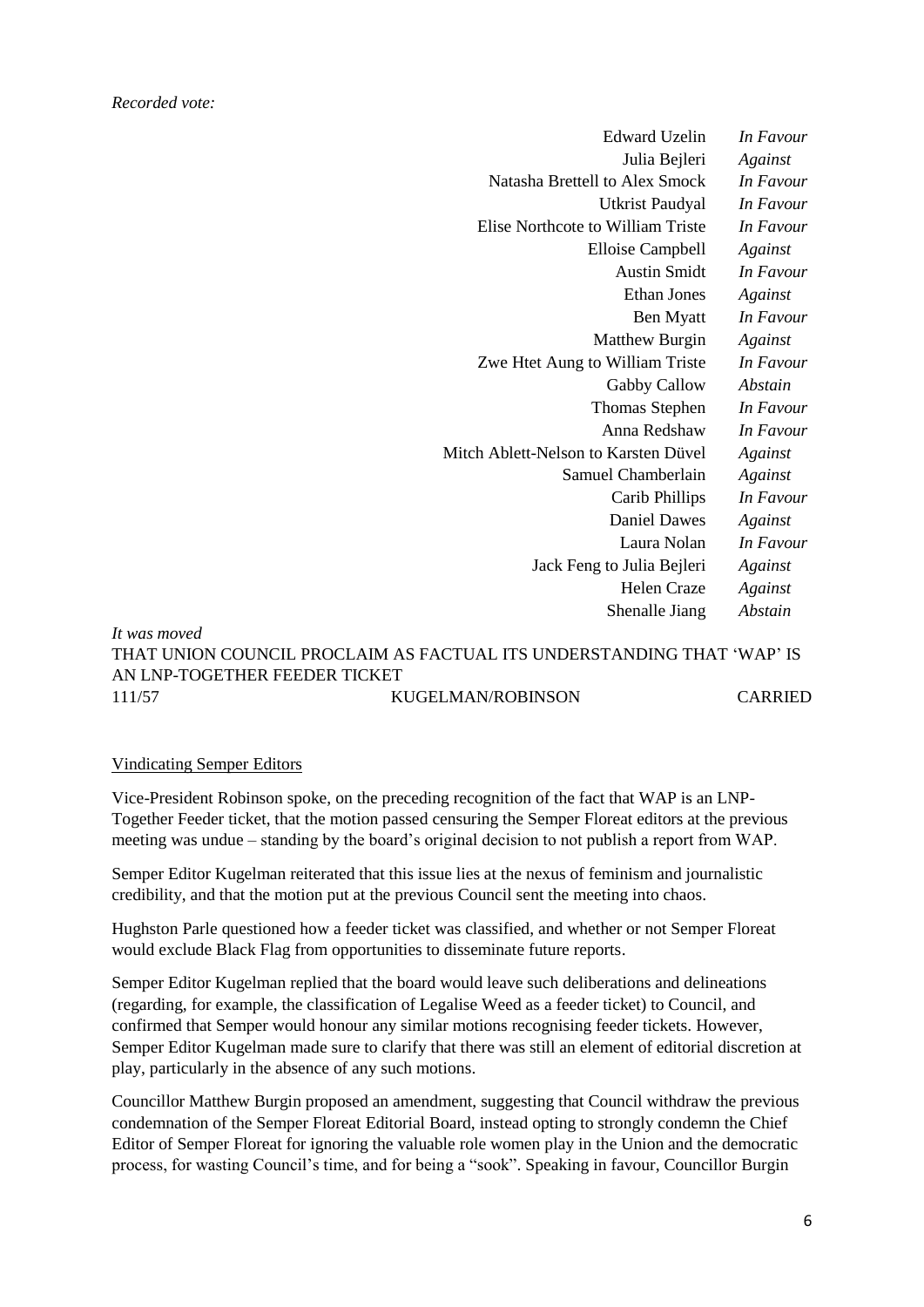opined that Council had wasted time by considering the motions put forth on the topic, especially considering that the budget was yet to be discussed.

Hughston Parle seconded the sentiments of Councillor Burgin, drawing attention to what he saw as an unsatisfactory response from the Chief Editor.

Vice-President Robinson spoke against the amendment, calling it (as the woman who proposed the motion) ridiculous, and questioning how exactly WAP fights for the rights of women when it ignores the needs of trans women.

Vice-President Simpson posed a question to Councillor Craze, asking her how WAP actually represents women or stands-up for women's issues.

Councillor Craze and Hughston Parle queried the relevance of the questions to the amendment being discussed.

*Procedural motion that the motion be put*.

CARRIED

*It was moved* THAT UNION COUNCIL AMENDS THE MOTION PUT BY ROBINSON TO READ:

# "THAT UNION COUNCIL WITHDRAWS ITS CONDEMNATION OF THE SEMPER FLOREAT EDITORIAL BOARD, BUT INSTEAD STRONGLY CONDEMNS THE CHIEF EDITOR FOR:

- A) IGNORING THE VALUABLE ROLE WOMEN PLAY IN OUR UNION AND OUR DEMOCRATIC PROCESS;
- B) GENERALLY WASTING COUNCIL'S TIME, AND;
- C) BEING A SOOK"

111/58 BURGIN/PARLE FAILED

*Procedural motion that the motion be put.*

CARRIED

*Recorded vote:*

| Edward Uzelin                        | In Favour |
|--------------------------------------|-----------|
| Natasha Brettell to Alex Smock       | In Favour |
| Julia Bejleri                        | Against   |
| <b>Utkrist Paudyal</b>               | Abstain   |
| Elise Northcote to William Triste    | In Favour |
| Elloise Campbell                     | Against   |
| <b>Austin Smidt</b>                  | In Favour |
| Ethan Jones to Hughston Parle        | Against   |
| Ben Myatt                            | In Favour |
| <b>Matthew Burgin</b>                | Against   |
| Zwe Htet Aung to William Triste      | In Favour |
| Gabby Callow                         | Against   |
| <b>Thomas Stephen</b>                | In Favour |
| Anna Redshaw                         | In Favour |
| Mitch Ablett-Nelson to Karsten Düvel | Against   |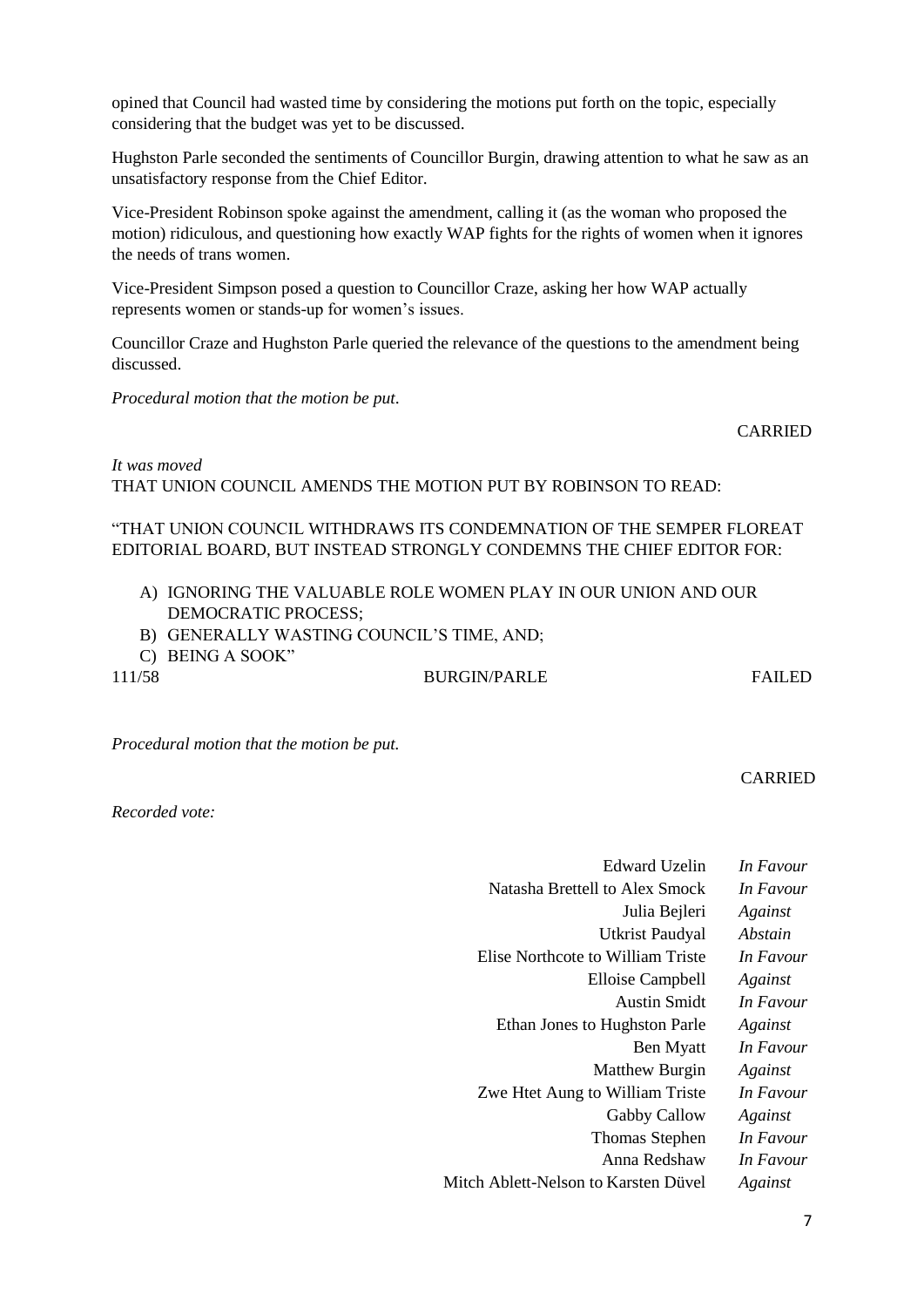| Sam Chamberlain            | Against   |
|----------------------------|-----------|
| Carib Phillips             | In Favour |
| Daniel Dawes               | Against   |
| Laura Nolan                | In Favour |
| Jack Feng to Julia Bejleri | Against   |
| Helen Craze                | Against   |
| Shenalle Jiang             | Abstain   |
| Sam Adams (Tiebreaker)     | In Favour |

*It was moved* THAT UNION COUNCIL AFFIRMS SEMPER FLOREAT'S DECISION NOT TO INCLUDE WAP'S NON-EXISTENT REPORT IN 2022'S FIRST PRINT PUBLICATION, AND FUTURE DECISIONS NOT TO INCLUDE WAP AND OTHER FEEDER TICKET REPORTS IN FUTURE PUBLICATIONS.

# 111/59 ROBINSON/KUGELMAN CARRIED

*Councillor Austin Smidt left the meeting at 6:28pm, his proxy to Thomas Stephen becoming effective.*

#### The UQ Union Stands Against Transphobia and Discrimination

*Procedural motion in mover's name to table the motion until after presentation of the Budget.*

CARRIED

#### UQU 2022 Budget

Treasurer Radhika Peddibhotla spoke to the Union's budget for the year. She began by outlining the priorities determined by the Executive and the Union's General Managers. She explained that the first of these was a concern for the long-term financial longevity of the Union, and the second was a concern for the general visibility of the Union amongst students, particularly in competition with UQ Life. Explaining the figures that would be presented, she reiterated (following from the previous Council meeting) that the budget was constructed with reference to the actual expenditure figures from 2021, rather than the budgeted figures. She continued, explaining that past Executives were instructed to overestimate their budgets as a means of attracting more funding from the University – but that this year, the financial entitlements of the Union were much clearer under the FSA and general SSAF agreements with the University. As a consequence, she was of the opinion that the 2022 budget was significantly more accurate and specific than previous budgets. She flagged that the Budget had been composed in close consultation with the Union's Marketing Department and Finance Team, leveraging their data, insights, and experience. Additionally, she highlighted in particular the across-the-board increases for Student Services in 2022.

Treasurer Peddibhotla continued with verbal presentation of the budget, referring to the documents distributed in the meeting's business pack titled:

- *Portfolio Budget Summaries*
- *Student Services Budget 2022*
- *UQU 2022 Budget Breakdown by Project*

During this presentation, Treasurer Peddibhotla highlighted that the documents included figures from the 2019 budget, as a point of reference to a period with a greater number of students on-campus. Treasurer Peddibhotla then waived the balance of her time to her seconder.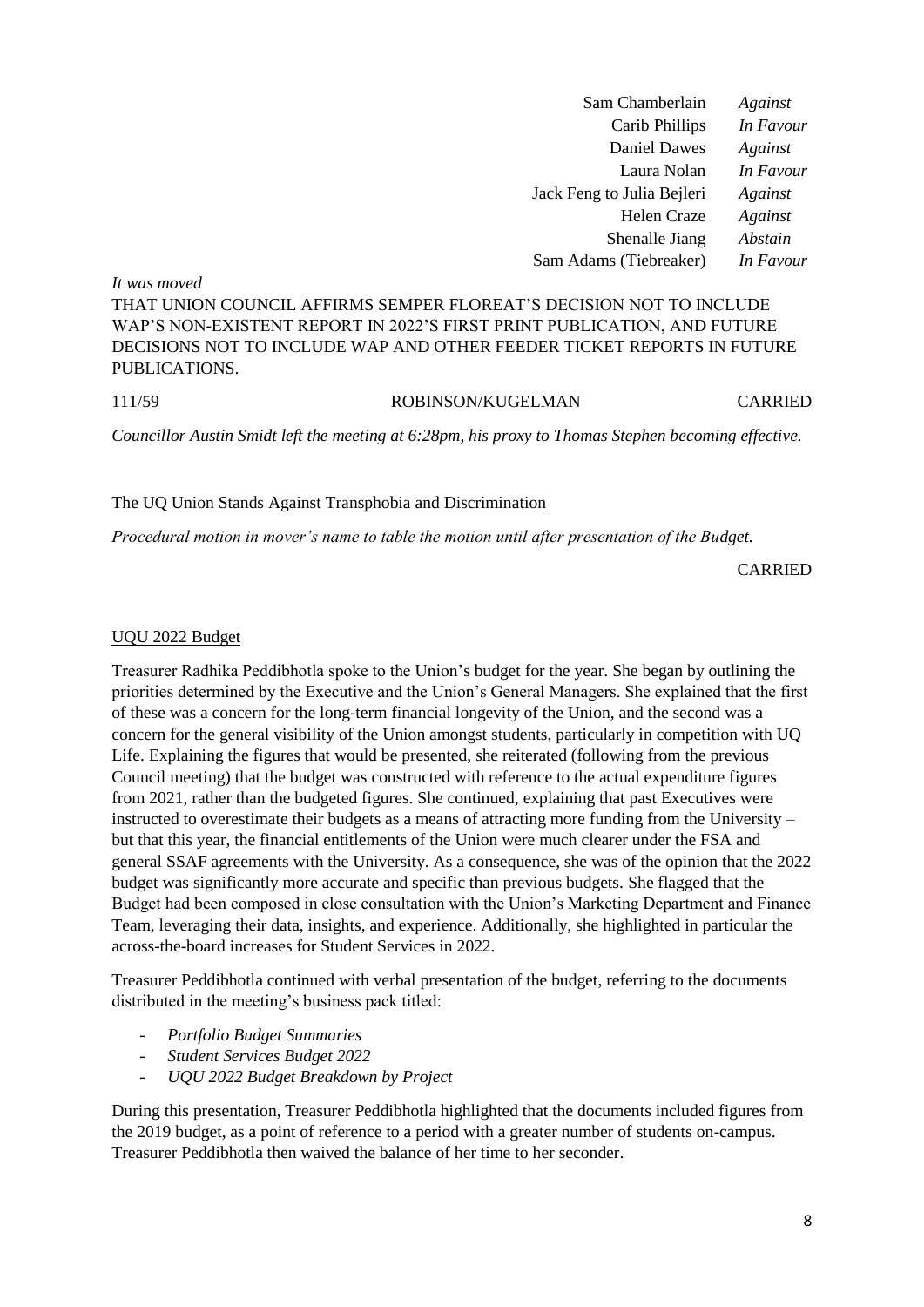Seconder, Union Secretary Rowe, waived her speaking time to the Union's Finance Manager, Jason Cheung.

Jason Cheung did not elect to speak to the Budget at this time.

The Chair opened the floor to questions on the Budget.

Hughston Parle asked what the Union's current Net Operating Position was, over both Student Services and Business Trading.

It was raised that the meeting should move *in camera* in order to discuss matters which were commercial-in-confidence.

*Procedural motion to move in camera.*

**CARRIED** 

*Procedural motion to move ex camera*.

CARRIED

*While in camera, Utkrist Paudyal left the meeting, his proxy to Gabby Callow becoming effective.*

# *It was moved* THAT THE UNION PASSES THE BUSINESS TRADING BUDGET AS PRESENTED. 111/60 ROWE/PEDDIBHOTLA CARRIED

Treasurer Peddibhotla resumed the floor and began to respond to a question from Hughston Parle (originally asked *in camera*) regarding the allocation to the Student Executive portion of the Student Services budget, particularly with respect to wages. Treasurer Peddibhotla clarified that she was unable to disclose the wages of any employee of the Union, but explained that the increase in wages was attributable to the addition of the SSAF Co-Ordinator mandated under the FSA. She assured Council that it did not account for the entire budget variance from the previous year. She proceeded to list a number of the main components of this variance (across the whole budget), including:

- A general increase to events and initiatives;
- Engagement and outreach;
- Variable-cost-reducing investments, e.g. purchasing rather than hiring things like fairy floss machines;
- Improvement and refurbishing of communal Union spaces including the Redroom.

Councillor Craze asked whether or not the Executives gave themselves a pay-rise. The President, Secretary, and Treasurer all emphatically responded in the negative, and outlined the current prescriptions for their pay at the national minimum wage, as stated in the Regulations.

Councillor Gabby Callow noted an increase to the 'Contingency Fund', and questioned if this amounted to a surreptitious over-estimation of the budget despite earlier claims to conservative construction.

Treasurer Peddibhotla suggested that generally the generally over-estimated 2021 budget effectively obviated the need for any specific 'Contingency Fund', which explained the seemingly sudden appearance of this allocation in the 2022 budget. She clarified that money earmarked under the Contingency Fund was there for unexpected expenses such as recent flood relief initiatives, and committed to bringing future Contingency Fund expenditures before Council in the interests of transparency.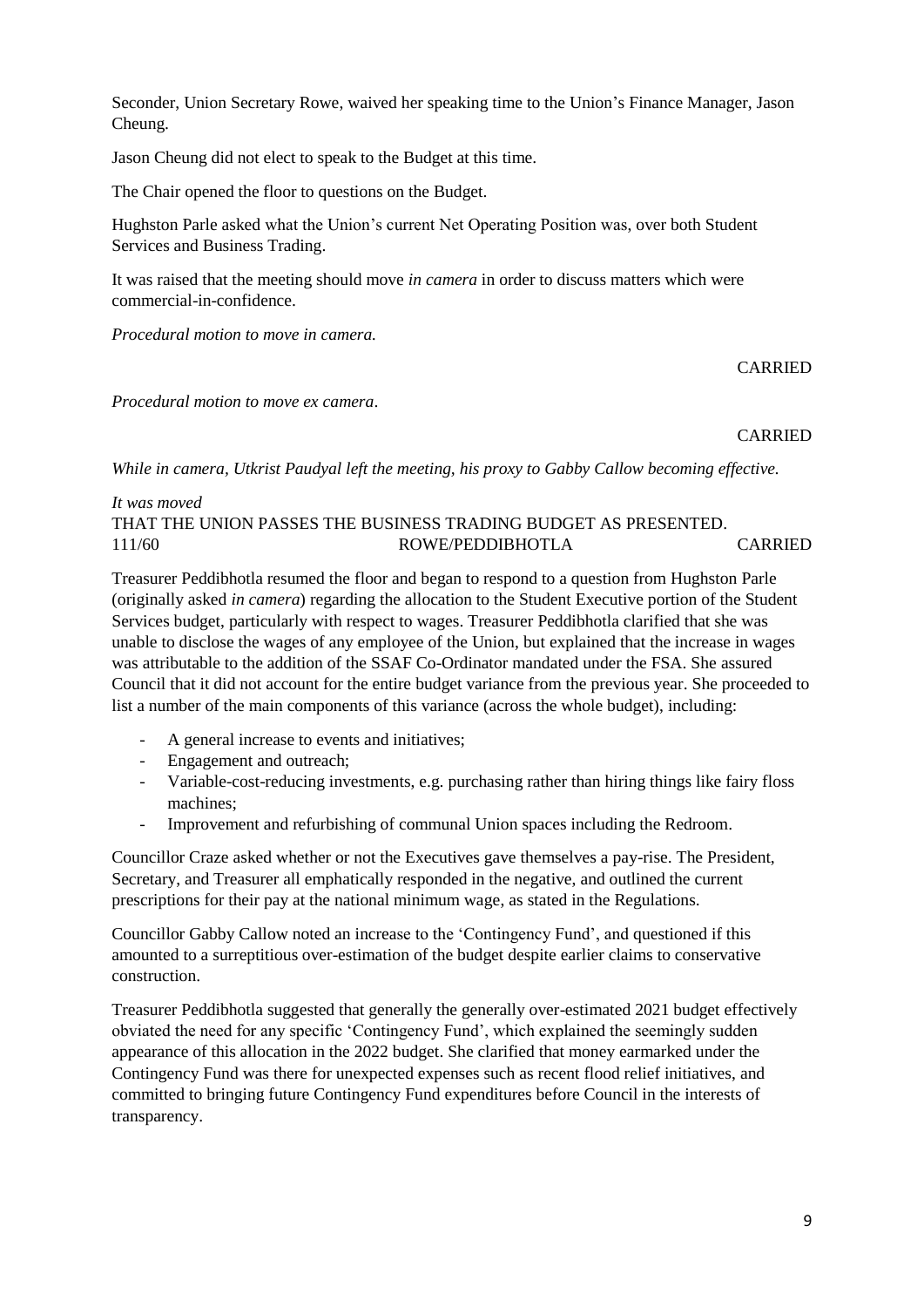President Searle noted that the office of the Deputy Vice-Chancellor (Academic) had tentatively agreed to grant the Union an additional \$6,000 for use on Morning Marmalade and Kampus Kitchen seven times a week as part of efforts to provide flood relief.

Hughston Parle queried how increases to the advertising budget were planning to be spent. Treasurer Peddibhotla explained that the increases under the Student Executive portfolio quoted by Parle represented a reallocation from other portfolio budgets (e.g. collective budgets), in addition to an increase. This reallocation was made as part of an increased focus on promotional merchandise for the Union as a whole – including t-shirts, diaries, bags, and face-masks – rather than portfolio-specific materials. General brochures for the reception area and mug-shots for the Executive Officers were also considered to fall under this allocation.

Councillor Samuel Chamberlain asked whether the Executive would be amenable to reconsidering the expenditure on face-masks given a rolling-back of mask mandates. Treasurer Peddibhotla flagged that these had already been ordered, and noted that face-masks were still required on public transport at present. Additionally, she explained that the order was made on the recommendation of the Union's Marketing Department, who predicted that face-masks would remain a valuable commodity for the foreseeable future. President Searle noted that the Union office receives many visitors in search of face-masks.

Hughston Parle queried the increases to the Postgraduate budget.

Secretary Rowe noted that part of this increase was tied to conditions attached to the increase in SSAF funding from the University.

President Searle suggested that William Triste field this question, given that he was party to negotiations with the University in his capacity as Treasurer of the UQU Association of Postgraduate Students.

William Triste noted that postgraduate students comprise 40% of students at the university, while only receiving 5% of SSAF funding. He expressed the view that the Graduate School, along with the majority of C&S clubs, societies, and initiatives did not adequately service postgraduate students. In response to a question from Councillor Craze, William Triste clarified that the additional funding would be put to use in servicing the demand for these kinds of engagements amongst postgraduate students. Secretary Rowe noted that cost breakdowns per project and portfolio were distributed in the meeting's business pack.

President Searle and Secretary Rowe clarified that the Union was very much engaged in the negotiation of these terms, in response to concerns from Hughston Parle that the University was dictating them to the Union.

Hughston Parle raised a question regarding a \$200,000 increase to Clubs & Societies, despite only a \$30,000 allocation towards Events & Projects. He queried whether or not the increase to Wages and Oncosts under the C&S budget (part of the \$170,000 not allocated for Events & Projects) could have been spent more effectively.

Treasurer Peddibhotla responded that she thought the budgeted costs were justified in light of advice from the executive staff and Vice-President Norris that the Union required additional administrative capacity. Treasurer Peddibhotla clarified that it was decided that a new position would be created under the C&S portfolio to assist with C&S marketing, and that this accounted for an increase in this section.

Hughston Parle asked why "real societies" were not seeing the benefits of the increases to the Union's SSAF funding in the budget.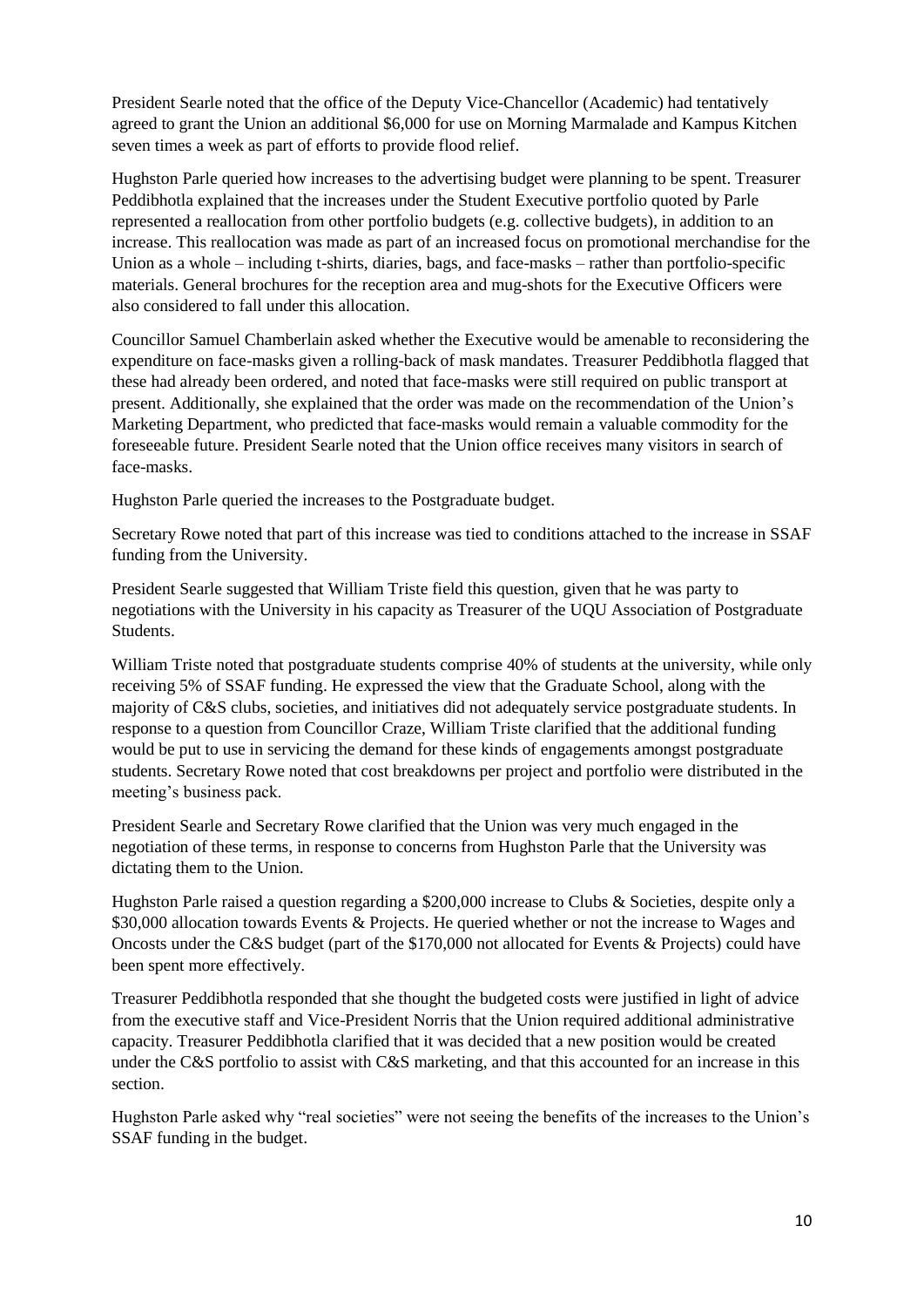Secretary Rowe noted that clubs and societies would still be receiving benefits from photography paid for by the Union, now accounted for under Advertising. Treasurer Peddibhotla explained that C&S would be also acquiring an entirely new room (in addition to its attendant maintenance costs). Treasurer Peddibhotla and Vice-President Norris cited that C&S would have more grant funding allocated in 2022 across multiple pools.

Secretary Rowe requested that it be minuted that – compared to 2021 *actual* figures – C&S Events & Projects was actually set to increase by at least \$60,000, and that the value of photography (previously included under Events & Projects) was to the value of around \$40,000.

Councillor Chamberlain requested further details on the Student Rights and Community Welfare allocations. He was concerned about the effectiveness of certain initiatives, and if their impact would move beyond the merely symbolic. For example, he was sceptical that the Union's \$1000 'R U OK Day' expenditure would be worthwhile beside larger national campaigns.

Treasurer Peddibhotla was sympathetic to these concerns and responded that she thought the costs indeed reflected an attempt to move beyond symbolic gestures such as basic social media posts. She noted that they could stand to be one of the few tangible outreach initiatives students actually see for these events.

Councillor Chamberlain asked a question about the 'Queer Voices in the Labour Movement' event under the Gender & Sexuality allocation. He asked if 'Labour' meant "'labour' as in 'John Setka', or 'labour' as in 'Anthony Albanese'".

Vice-President Robinson responded, clarifying that her intentions with the event were not to advertise or campaign for the Labor Party. Rather, the event was to be more focused on workers' rights and the like, as relevant to the queer community.

Hughston Parle questioned a \$70,000 decrease in Events & Projects under the Campus Culture allocation.

Treasurer Peddibhotla reiterated that the reason for this decrease is because the 2021 Budget overestimated costs significantly.

*Procedural motion that the motion be put.*

## FAILED

Hughston Parle asked if the elected C&S Officials would follow the example of 2021 Vice-President Kurt Tucker in hosting a limited number of events.

Treasurer Peddibhotla stated that the fact this would not be the case could be inferred from the increased allocation to Campus Culture compared to 2021 actuals. She then yielded the floor to Vice-President Justin Chen to discuss events planned for Semester 2. Vice-President Chen detailed some of the planned events, such as:

- Publically-screened films;
- A 'Cultural Fiesta';
- Semester 2 Market Day;
- An art exhibition, and;
- Drinking events that activate the Redroom.

*Procedural motion that the motion be put.*

#### FAILED

Councillor Julia Bejleri queried Semper Editor Kugelman for exact breakdowns of the increase of funding directed to Semper Floreat. Treasurer Peddibhotla interjected to note that Councillor Bejleri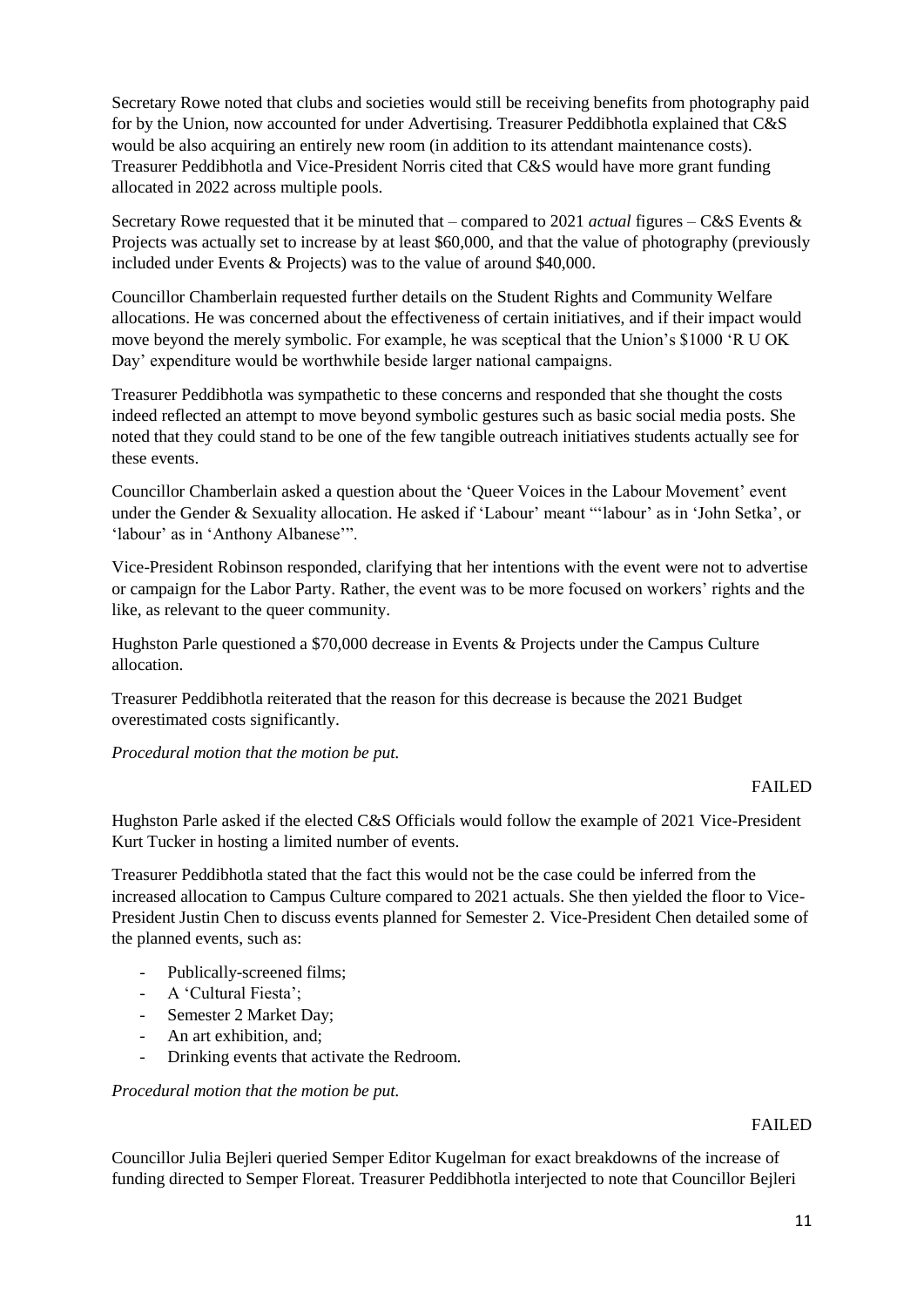had been sent files containing breakdowns, and had already attended a private meeting in the Treasurer's office to discuss these matters.

Councillor Burgin queried the net spend of \$1491 on the Queer Collective for Market Day expenses. He noted that the total expenditure for the Environment Collective on Market Day was approximately three times higher, at \$4500.

Treasurer Peddibhotla yielded the floor to Officer Ti Parker to explain her costs. Officer Parker explained that costs at Semester 1 Market Day were actually lower than budgeted, as the Environment Collective was able to sell surplus merchandise from last year. However, she noted that the Collective would put the merchandise purchased with the budgeted funding to use at future monthly stalls and events.

Treasurer Peddibhotla noted that some of these expenses associated with the Environment Collective were to put the Environment Collective on 'equal footing' with the Queer Collective – for example, by purchasing items like banners which the Queer Collective already possessed.

*Procedural motion that the motion be put.*

#### FAILED

Councillor Callow questioned if the increase to the International Students allocation was commensurate with projected increases in international student enrolment.

Treasurer Peddibhotla replied that there was still a large proportion of international students studying on-campus at present. She stated that she thought the increase was appropriate.

Councillor Chamberlain questioned why both Campus Culture and the Environment Collective had allocations for an Earth Day event.

Vice-President Justin Chen clarified that the line under Campus Culture was not intended to be a oneoff event, but a series of engagements involving clubs and societies of a variety of sizes.

*Recorded Vote:*

| <b>Edward Uzelin</b>                   | In Favour |
|----------------------------------------|-----------|
| Julia Bejleri                          | Against   |
| Natasha Brettell to Alex Smock         | In Favour |
| <b>Utkrist Paudyal to Gabby Callow</b> | Against   |
| Elise Northcote to William Triste      | In Favour |
| Elloise Campbell to Helen Craze        | Against   |
| <b>Austin Smidt to Thomas Stephen</b>  | In Favour |
| Ethan Jones to Hughston Parle          | In Favour |
| Ben Myatt                              | In Favour |
| <b>Matthew Burgin</b>                  | Against   |
| Zwe Htet Aung to William Triste        | In Favour |
| Gabby Callow                           | Against   |
| <b>Thomas Stephen</b>                  | In Favour |
| Anna Redshaw                           | In Favour |
| Mitch Ablett-Nelson to Karsten Düvel   | Against   |
| Samuel Chamberlain                     | Against   |
| Carib Phillips                         | In Favour |
| <b>Daniel Dawes</b>                    | Against   |
| Laura Nolan                            | In Favour |
| Jack Feng to Julia Bejleri             | Against   |
|                                        |           |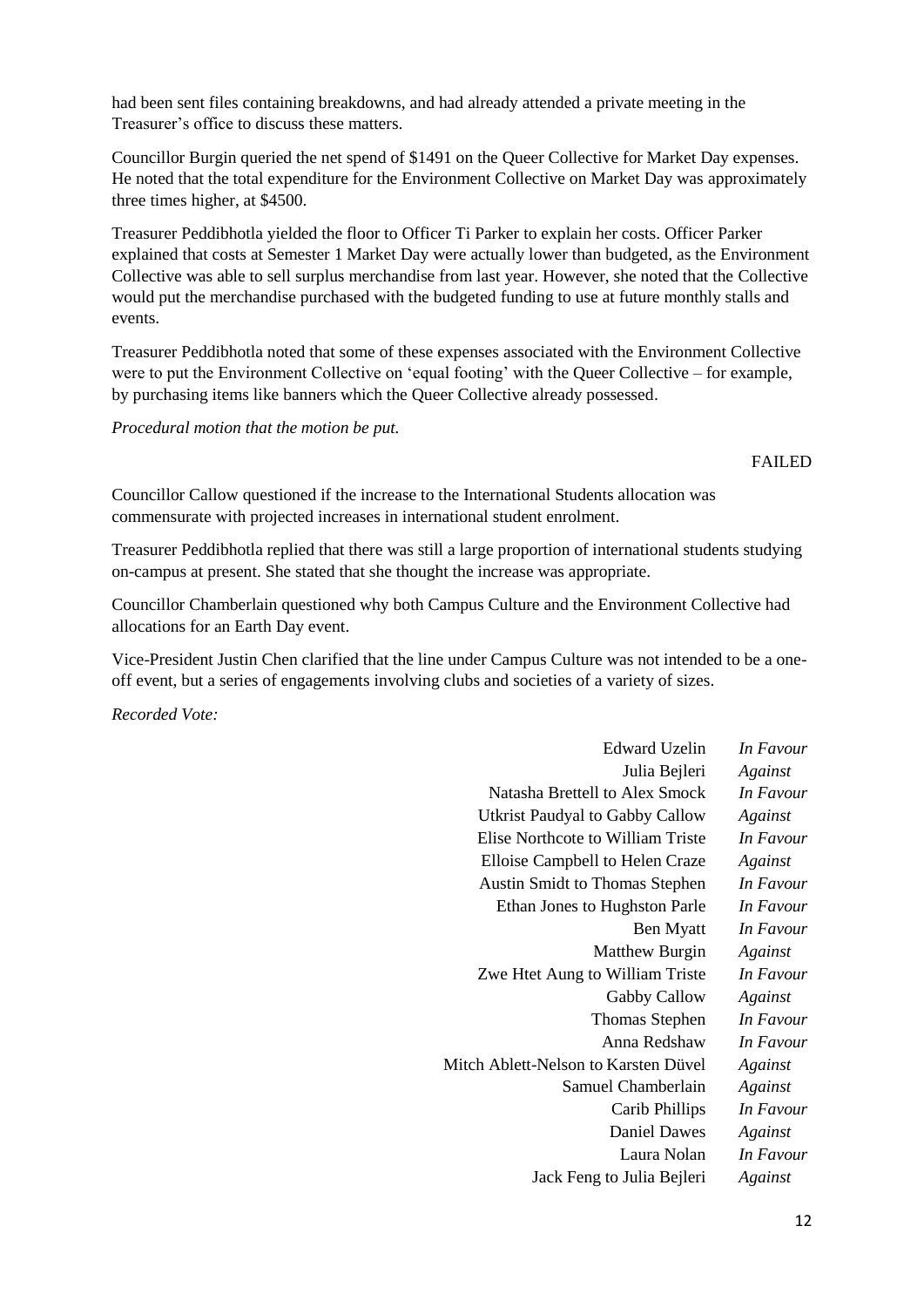Helen Craze *Against* Shenalle Jiang *In Favour* Sam Adams (Tiebreaker) *In Favour*

# *It was moved* THAT THE 2022 STUDENT SERVICES BUDGET BE CONSIDERED AND PASSED EN BLOC 111/61 PEDDIBHOTLA/ROWE CARRIED

# **k) General Business**

## Tabled Motion: The UQ Union Stands Against Transphobia and Discrimination

The chair read the motion's preamble. Councillor Chamberlain interjected to question whether a motion or a speech was being read. The Chair named Samuel Chamberlain.

Vice-President Robinson spoke to the necessity of Council and the Union being proactive in combatting transphobia, and tangibly fighting for the rights of all students. She emphasised the parts of the preamble that discussed the failings of the University's current bureaucratic and administrative systems to accommodate for transgender students. She noted that the actions called for by the motion would all have a tangibly positive effect on UQ students who identified as transgender. She also explained that the motion called for no action on issues related to sport, owing to a greater need for back-and-forth communication between sporting groups in the area, although she expressed her strong belief that the Union ought to be fighting for rights of transgender students in these issues nonetheless.

Vice-President Simpson spoke in support of the motion, expressing her hope that Council agreed that all women – cisgender or transgender – ought to feel welcome on campus, particularly in the Women's Room. She argued that the expansion of trans women's rights did not encroach on the rights of cisgender women, and that that taking no action would simply allow the status quo for transgender students to grow worse.

*Austin Smidt returned to the meeting at 8:16pm, his proxy to Thomas Stephen lapsing.*

*Recorded Vote:*

| <b>Edward Uzelin</b>                 | In Favour |
|--------------------------------------|-----------|
| Julia Bejleri                        | In Favour |
| Natasha Brettell to Alex Smock       | In Favour |
| Utkrist Paudyal to Gabby Callow      | In Favour |
| Elise Northcote to William Triste    | In Favour |
| Elloise Campbell to Helen Craze      | In Favour |
| <b>Austin Smidt</b>                  | In Favour |
| Ethan Jones to Hughston Parle        | In Favour |
| Ben Myatt                            | In Favour |
| Matthew Burgin                       | In Favour |
| Zwe Htet Aung to William Triste      | In Favour |
| Gabby Callow                         | In Favour |
| <b>Thomas Stephen</b>                | In Favour |
| Anna Redshaw                         | In Favour |
| Mitch Ablett-Nelson to Karsten Düvel | In Favour |
| Samuel Chamberlain                   | Against   |
| Carib Phillips                       | In Favour |
| Daniel Dawes                         | In Favour |
| Laura Nolan                          | In Favour |
|                                      |           |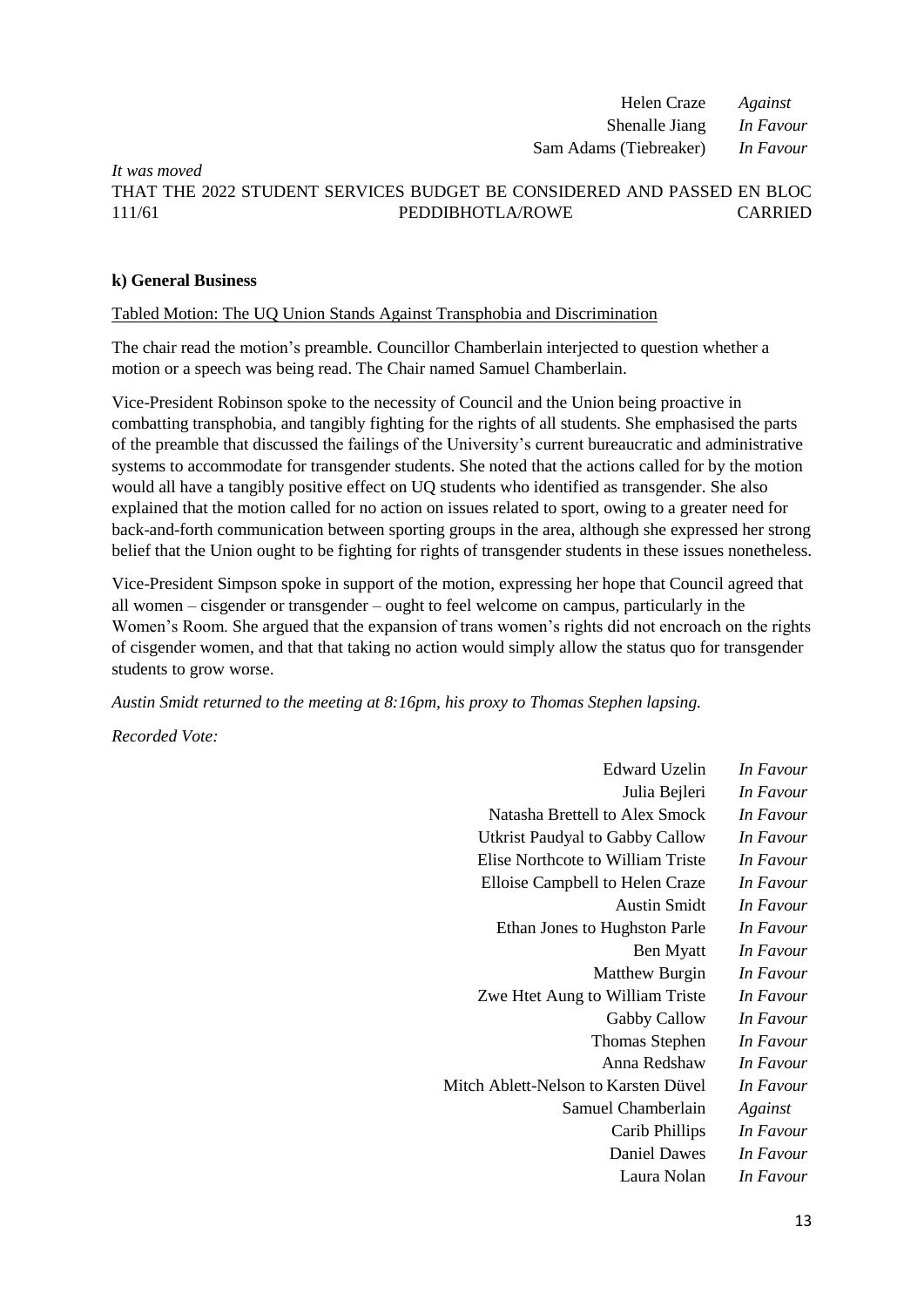Jack Feng to Julia Bejleri *In Favour* Helen Craze *In Favour* Shenalle Jiang *In Favour*

*It was moved*

THAT THE UQ UNION STAND AGAINST TRANSPHOBIA AND COMMITS TO FIGHTING GROWING ATTACKS ON TRANSGENDER AND GENDER-DIVERSE COMMUNITIES, RESOLVING TO UNDERTAKE THE FOLLOWING ACTIONS:

- THE UQ UNION WILL PRESSURE UQ TO UPDATE THE PREFERRED NAMES SYSTEM SO THAT TRANSGENDER STUDENTS STOP BEING MISGENDERED AND DEAD-NAMED;

- THE UQ UNION WILL WORK TO CHANGE UQ POLICY WHICH REQUIRES STUDENTS TO PAY TO GET A NEW GRADUATION CERTIFICATE WITH THEIR PREFERRED NAME;

- THE UQ UNION AFFIRMS THE RIGHT FOR TRANSGENDER PEOPLE TO USE THE BATHROOM OF THEIR PREFERENCE, AND;

- THE UQ UNION WILL RESPOND TO ANY BILLS RELATED TO TRANSGENDER PROTECTIONS AND RIGHTS BY MAKING MEDIA STATEMENTS, AND FACILITATING PROTESTS IN ACCORDANCE WITH THE WISHES OF THE QUEER COLLECTIVE.

#### 111/62 ROBINSON/SIMPSON CARRIED

#### Working Class Man

Student Ryley Calvert quoted Jimmy Barnes as he spoke to the motion, at one point referring to his phone to complete a lyrical reference. He stated that he found that, in his capacity as a working-class landscaper, he found comments made by councillors from Together at the previous Council meeting particularly distasteful.

Student Logan Beam explained that he seconded the motion in his capacity as an observer, student, human being, and essential worker. He recounted the great personal risks he had endured in these roles – mainly the latter, describing how he served the community on the "frontlines" during the pandemic. He stated that his presence as at the meeting testified to the fact that a person with a 'real job' could still attend Council.

No one present elected to speak against the motion. When questioned, the Chair suggested that the 'opposition voting bloc' referred to in the motion be determined by reference to any of the recorded votes that had taken place during the meeting.

*Procedural motion that the motion be put.*

#### CARRIED

*Laura Nolan and Anna Redshaw left the meeting at 8:21pm.*

*Recorded Vote:*

| <b>Edward Uzelin</b>                     | In Favour |
|------------------------------------------|-----------|
| Julia Bejleri                            | Abstain   |
| Natasha Brettell to Alex Smock           | In Favour |
| Utkrist Paudyal to Gabby Callow          | Abstain   |
| <b>Elise Northcote to William Triste</b> | Abstain   |
| Elloise Campbell to Helen Craze          | Abstain   |
| <b>Austin Smidt to Thomas Stephen</b>    | In Favour |